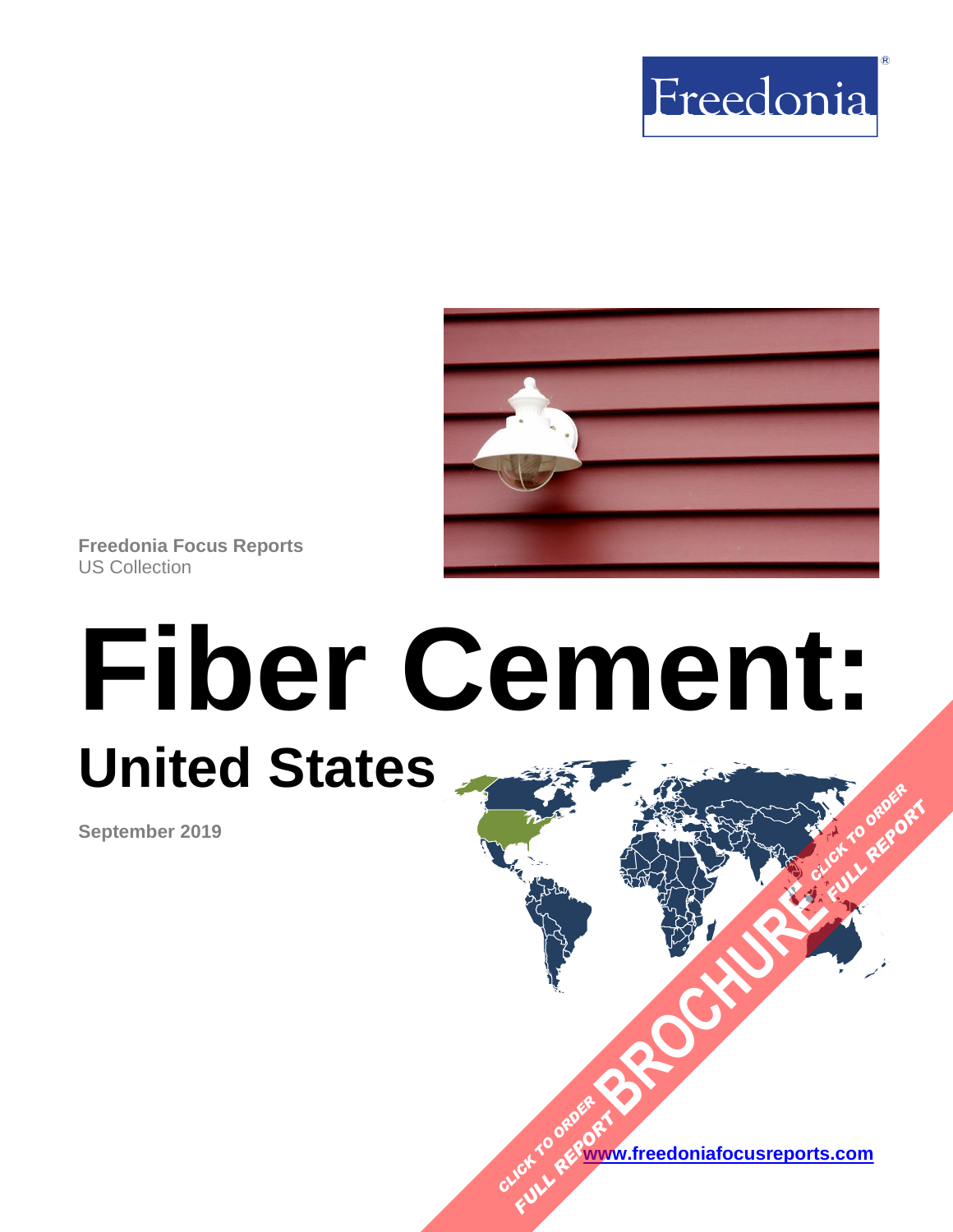# **Table of Contents**

| 1. Highlights                   | 3  |
|---------------------------------|----|
| 2. Market Environment           | 4  |
| <b>Historical Trends</b>        | 4  |
| Key Economic Indicators         | 6  |
| <b>Building Codes</b>           | 7  |
| North America Regional Outlook  | 8  |
| 3. Segmentation & Forecasts     | 9  |
| Applications                    | 9  |
| Siding (Cladding)               | 10 |
| Backerboard                     | 11 |
| Moulding & Trim                 | 12 |
| Roofing & Other Applications    | 12 |
| Markets                         | 14 |
| <b>New Residential</b>          | 15 |
| <b>Residential Renovation</b>   | 15 |
| <b>New Nonresidential</b>       | 16 |
| Nonresidential Renovation       | 16 |
| Supply & Demand                 | 18 |
| 4. Industry Structure           | 20 |
| <b>Industry Characteristics</b> | 20 |
| <b>Market Leaders</b>           | 21 |
| Elementia                       | 21 |
| James Hardie                    | 22 |
| Nichiha                         | 23 |
| 5. About This Report            | 24 |
| Scope                           | 24 |
| Sources                         | 24 |
| <b>Industry Codes</b>           | 25 |
| Freedonia Methodology           | 25 |
| Resources                       | 27 |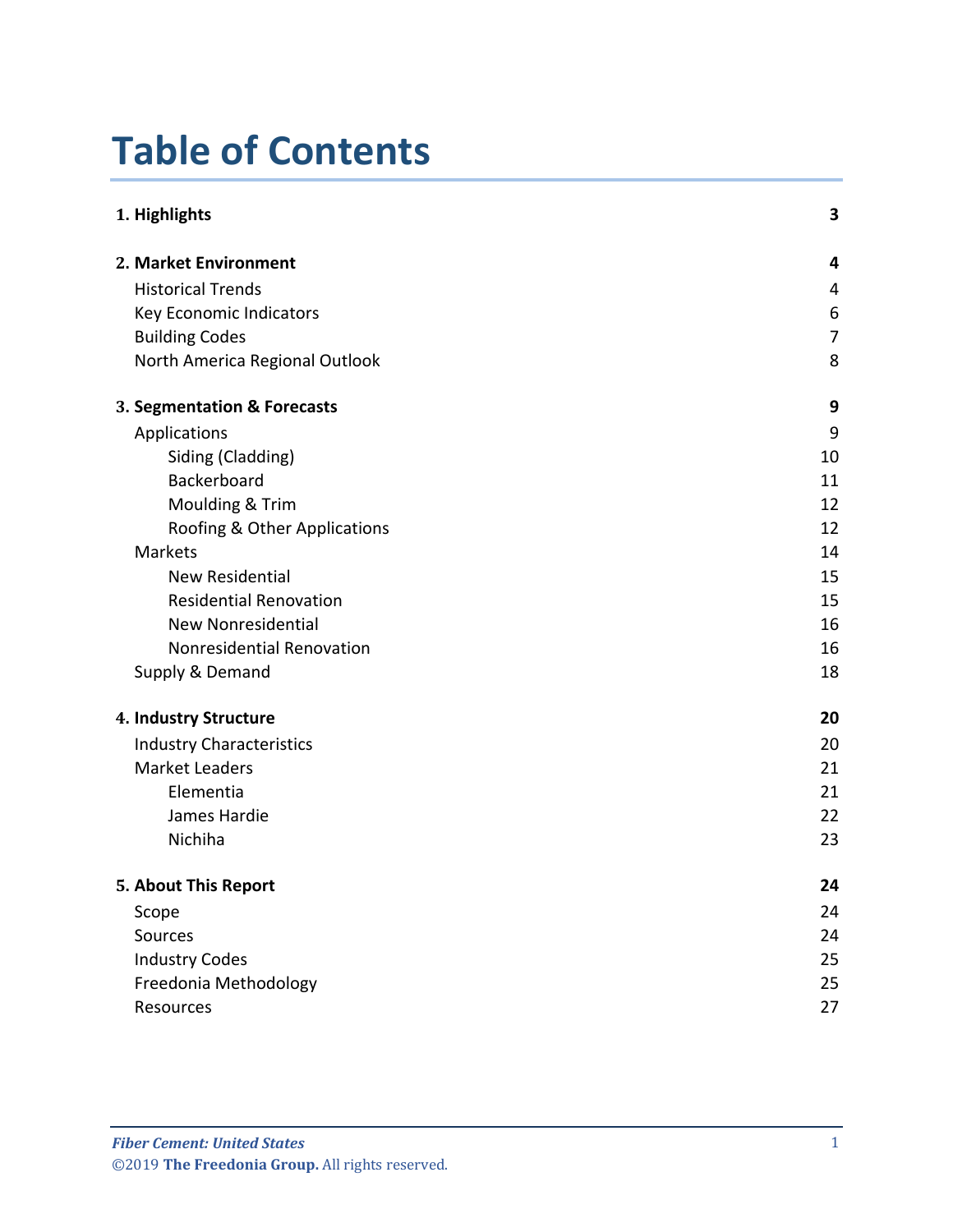# **List of Tables & Figures**

| Figure 1   Key Trends in the US Fiber Cement Market, 2018 - 2023                | 3  |
|---------------------------------------------------------------------------------|----|
| Figure 2   US Fiber Cement Demand Trends, 2008 - 2018                           | 4  |
| Table 1   Key Indicators for US Fiber Cement Demand, 2008 - 2023 (2012US\$ bil) | 6  |
| Figure 3   North America Fiber Cement Demand by Country, 2018 (%)               | 8  |
| Figure 4   US Fiber Cement Demand by Application, 2008 - 2023 (000 m tons)      | 9  |
| Table 2   US Fiber Cement Demand by Application, 2008 - 2023 (000 m tons)       | 9  |
| Figure 5   US Fiber Cement Demand by Application, 2008 – 2023 (%)               | 13 |
| Figure 6   US Fiber Cement Demand by Market, 2008 - 2023 (000 m tons)           | 14 |
| Table 3   US Fiber Cement Demand by Market, 2008 - 2023 (000 m tons)            | 14 |
| Figure 7   US Fiber Cement Demand by Market, 2008 - 2023 (%)                    | 17 |
| Table 4   US Fiber Cement Supply & Demand, 2008 - 2023 (000 m tons)             | 19 |
| Table 5   Leading Suppliers to the US Fiber Cement Market                       | 21 |
| Table 6   NAICS & SIC Codes Related to Fiber Cement                             | 25 |
|                                                                                 |    |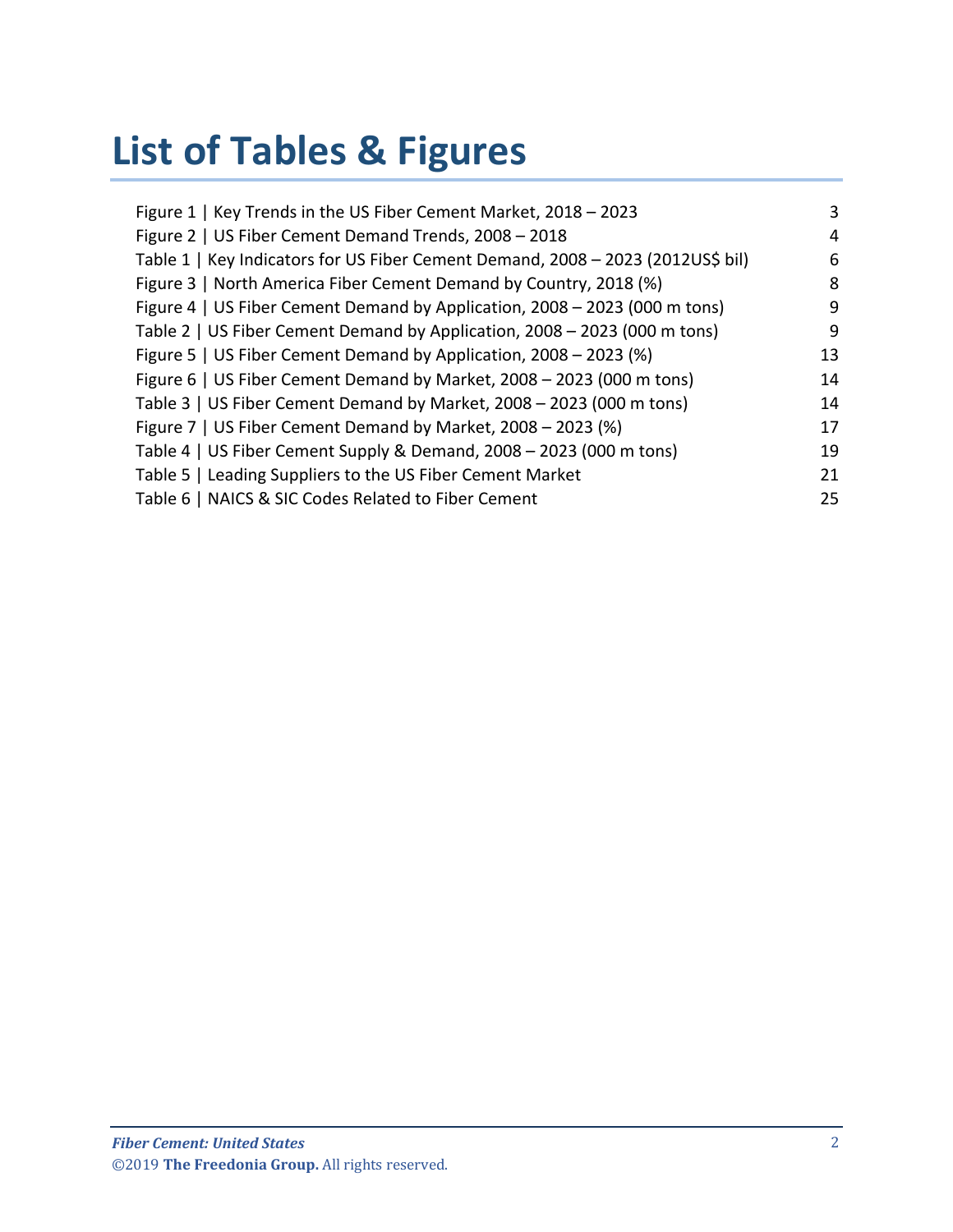# <span id="page-3-0"></span>**About This Report**

# <span id="page-3-1"></span>**Scope**

This report forecasts to 2023 US fiber cement demand and shipments in metric tons. Total demand is segmented by application in terms of:

- siding (cladding)
- backerboard
- moulding and trim
- roofing and other applications such as ceilings, countertops, and firestop materials

Total demand is also segmented by market as follows:

- new residential
- residential renovation
- new nonresidential
- nonresidential renovation

To illustrate historical trends, total demand is provided in annual series from 2008 to 2018; shipments and the various segments are reported at five-year intervals for 2008, 2013, and 2018.

Key macroeconomic indicators are also provided with quantified trends. Other various topics, including profiles of pertinent leading companies, are covered in this report. A full outline of report items by page is available in the Table of Contents.

## <span id="page-3-2"></span>**Sources**

*Fiber Cement: United States* (FF60072) is based on *[Global Fiber Cement,](http://www.freedoniagroup.com/DocumentDetails.aspx?ReferrerId=FL-FOCUS&studyid=3746)* a comprehensive industry study published by The Freedonia Group. Reported findings represent the synthesis and analysis of data from various primary, secondary, macroeconomic, and demographic sources, such as:

- firms participating in the industry, and their suppliers and customers
- government/public agencies
- intergovernmental and non-governmental organizations
- trade associations and their publications
- the business and trade press
- indicator forecasts by The Freedonia Group
- the findings of other reports and studies by The Freedonia Group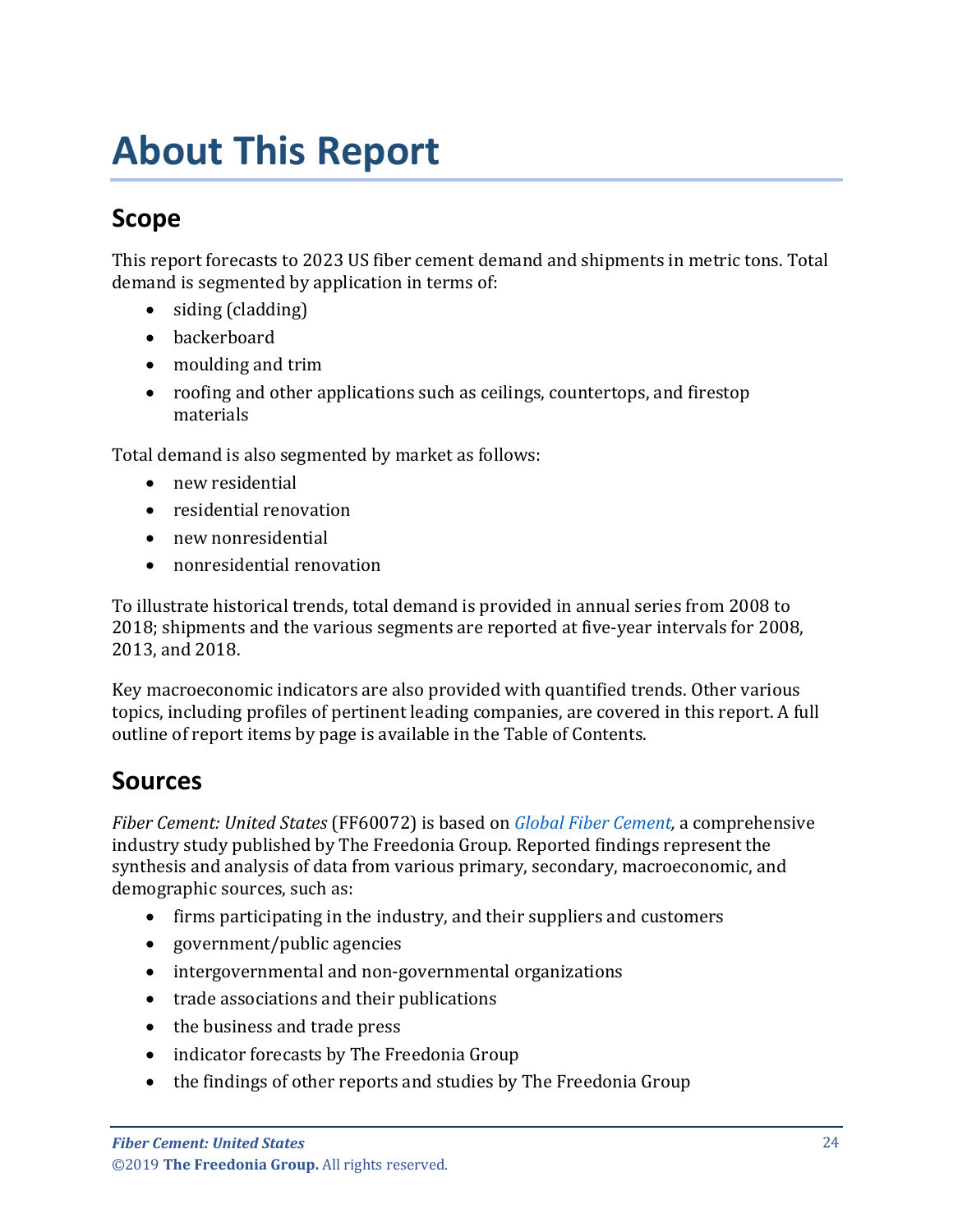Specific sources and additional resources are listed in the Resources section of this publication for reference and to facilitate further research.

## <span id="page-4-0"></span>**Industry Codes**

<span id="page-4-2"></span>

| Table 6   NAICS & SIC Codes Related to Fiber Cement |                                                      |                                           |                                               |  |
|-----------------------------------------------------|------------------------------------------------------|-------------------------------------------|-----------------------------------------------|--|
| <b>NAICS/SCIAN 2017</b>                             |                                                      | <b>SIC</b>                                |                                               |  |
|                                                     | <b>North American Industry Classification System</b> | <b>Standard Industrial Classification</b> |                                               |  |
| 322219                                              | Other paperboard container manufacturing             | 2655                                      | Fiber cans, tubs, drums, and similar products |  |

Source: US Census Bureau

# <span id="page-4-1"></span>**Freedonia Methodology**

The Freedonia Group, a subsidiary of MarketResearch.com, has been in business for more than 30 years and in that time has developed a comprehensive approach to data analysis that takes into account the variety of industries covered and the evolving needs of our customers.

Every industry presents different challenges in market sizing and forecasting, and this requires flexibility in methodology and approach. Freedonia methodology integrates a variety of quantitative and qualitative techniques to present the best overall picture of a market's current position as well as its future outlook: When published data are available, we make sure they are correct and representative of reality. We understand that published data often have flaws either in scope or quality, and adjustments are made accordingly. Where no data are available, we use various methodologies to develop market sizing (both top-down and bottom-up) and then triangulate those results to come up with the most accurate data series possible. Regardless of approach, we also talk to industry participants to verify both historical perspective and future growth opportunities.

Methods used in the preparation of Freedonia market research include, but are not limited to, the following activities: comprehensive data mining and evaluation, primary research, consensus forecasting and analysis, ratio analysis using key indicators, regression analysis, end use growth indices and intensity factors, purchase power parity adjustments for global data, consumer and end user surveys, market share and corporate sales analysis, product lifespan analysis, product or market life cycle analysis, graphical data modeling, long-term historical trend analysis, bottom-up and top-down demand modeling, and comparative market size ranking.

Freedonia quantifies trends in various measures of growth and volatility. Growth (or decline) expressed as an average annual growth rate (AAGR) is the least squares growth rate, which takes into account all available datapoints over a period. The volatility of datapoints around a least squares growth trend over time is expressed via the coefficient of determination, or  $r^2$ . The most stable data series relative to the trend carries an  $r^2$  value of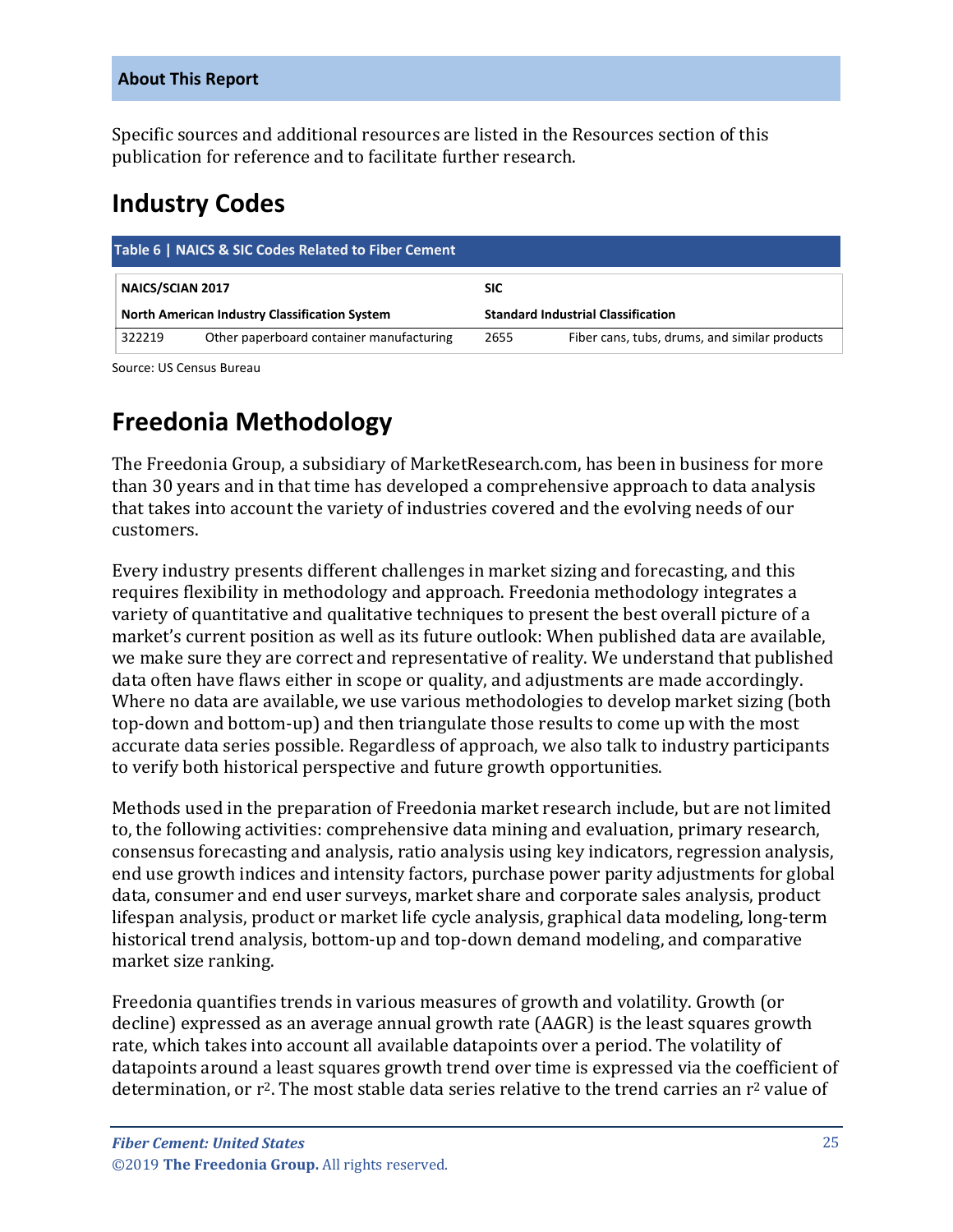#### **About This Report**

1.0; the most volatile – 0.0. Growth calculated as a compound annual growth rate (CAGR) employs, by definition, only the first and last datapoints over a period. The CAGR is used to describe forecast growth, defined as the expected trend beginning in the base year and ending in the forecast year. Readers are encouraged to consider historical volatility when assessing particular annual values along the forecast trend, including in the forecast year.

## **Copyright & Licensing**

The full report is protected by copyright laws of the United States of America and international treaties. The entire contents of the publication are copyrighted by The Freedonia Group.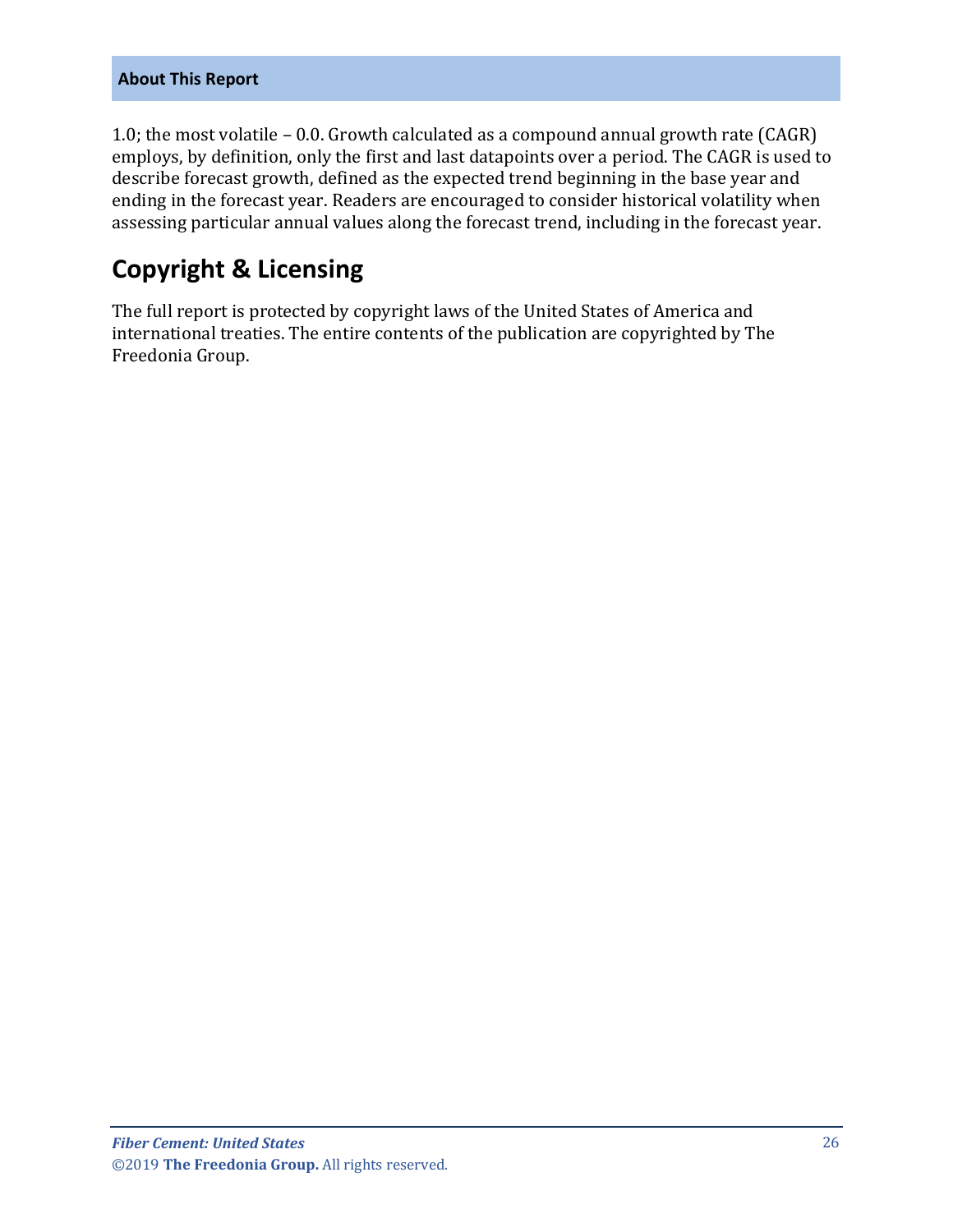### <span id="page-6-0"></span>**Resources**

#### **The Freedonia Group**

 *[Global Fiber Cement](http://www.freedoniagroup.com/DocumentDetails.aspx?ReferrerId=FL-FOCUS&studyid=3746)* **[Freedonia Industry Studies](http://www.freedoniagroup.com/Home.aspx?ReferrerId=FL-Focus)**

 *[Ceilings in the US](http://www.freedoniagroup.com/DocumentDetails.aspx?ReferrerId=FL-FOCUS&studyid=3719) [Countertops Market in the US](http://www.freedoniagroup.com/DocumentDetails.aspx?ReferrerId=FL-FOCUS&studyid=3606) [Global Cement](http://www.freedoniagroup.com/DocumentDetails.aspx?ReferrerId=FL-FOCUS&studyid=3699) [Global Housing](http://www.freedoniagroup.com/DocumentDetails.aspx?ReferrerId=FL-FOCUS&studyid=3678) [Global Roofing](http://www.freedoniagroup.com/DocumentDetails.aspx?ReferrerId=FL-FOCUS&studyid=3698) [Global Siding \(Cladding\)](http://www.freedoniagroup.com/DocumentDetails.aspx?ReferrerId=FL-FOCUS&studyid=3691) [Moulding & Trim in the US](http://www.freedoniagroup.com/DocumentDetails.aspx?ReferrerId=FL-FOCUS&studyid=3617) [Pipe: Products & Markets](http://www.freedoniagroup.com/DocumentDetails.aspx?ReferrerId=FL-FOCUS&studyid=3675) [Roofing Underlay Market in the US](http://www.freedoniagroup.com/DocumentDetails.aspx?ReferrerId=FL-FOCUS&studyid=3473) [Roofing: US Forecasts](http://www.freedoniagroup.com/DocumentDetails.aspx?ReferrerId=FL-FOCUS&studyid=3564) [Siding Market in the US](http://www.freedoniagroup.com/DocumentDetails.aspx?ReferrerId=FL-FOCUS&studyid=3602) [Windows & Doors in the US](http://www.freedoniagroup.com/DocumentDetails.aspx?ReferrerId=FL-FOCUS&studyid=3726)*

#### **[Freedonia Focus Reports](https://www.freedoniafocusreports.com/redirect.asp?progid=89534&url=/)**

 *[Architectural Services: United States](https://www.freedoniafocusreports.com/Architectural-Services-United-States-FF95039/?progid=89534) [Cement: United States](https://www.freedoniafocusreports.com/Cement-United-States-FF60013/?progid=89534) [Commercial Building Construction: United States](https://www.freedoniafocusreports.com/Commercial-Building-Construction-United-States-FF60032/?progid=89534) [Construction: United States](https://www.freedoniafocusreports.com/Construction-United-States-FF60054/?progid=89534) [Housing: United States](https://www.freedoniafocusreports.com/Housing-United-States-FF60024/?progid=89534) [Wood Millwork: United States](https://www.freedoniafocusreports.com/Wood-Millwork-United-States-FF20012/?progid=89534)* **[Freedonia Custom Research](http://www.freedoniagroup.com/CustomResearch.aspx?ReferrerId=FL-Focus)**

#### **Trade Publications**

*Builder Building Design & Construction Engineering News-Record Journal of Light Construction Qualified Remodeler Walls & Ceilings*

#### **Agencies & Associations**

American National Standards Institute APA – The Engineered Wood Association ASTM International International Code Council